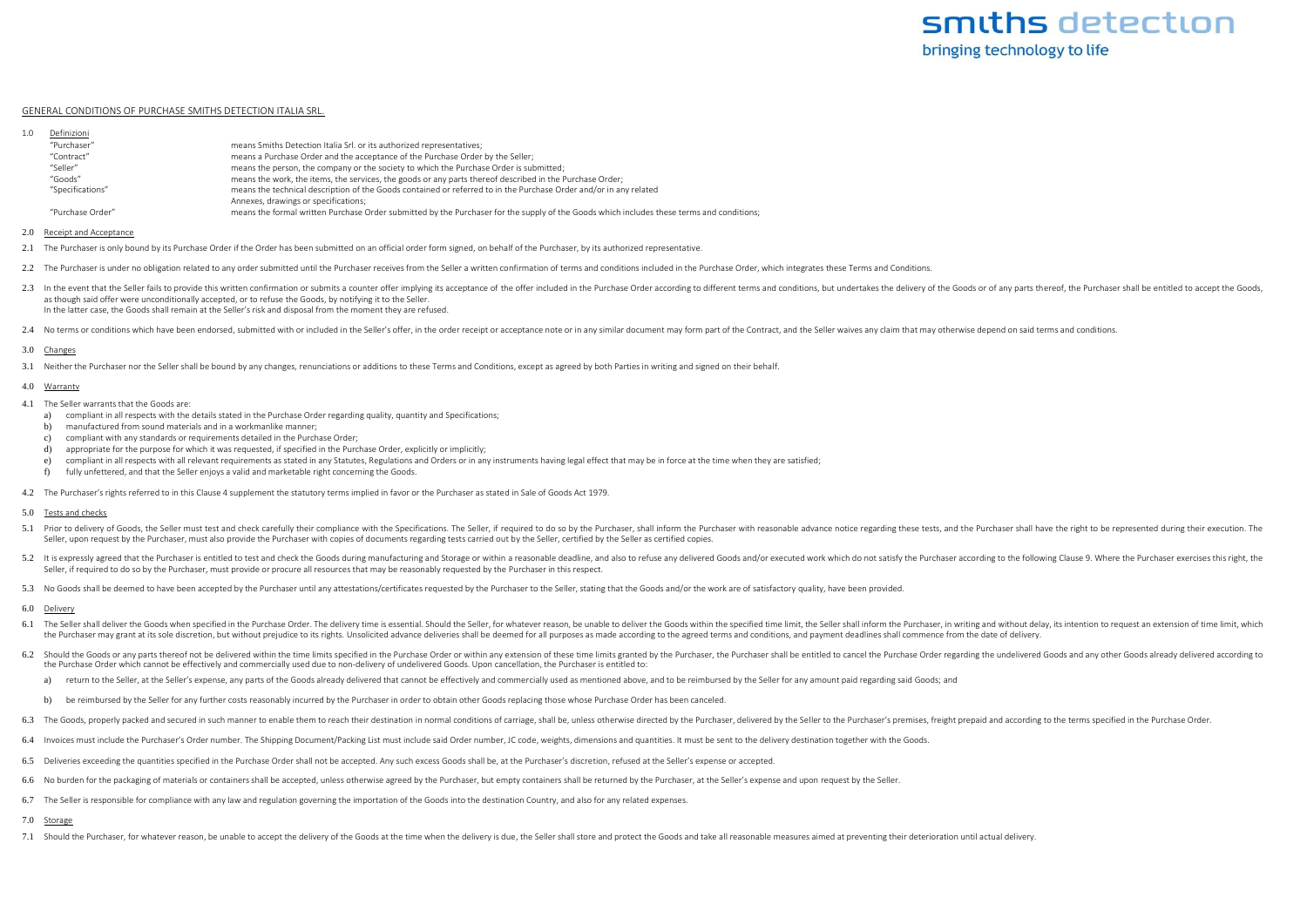# smiths detection bringing technology to life

#### 8.0 Risks and Rights

- 8.1 As stipulated in Clause 8.2, the ownership of the Goods is transferred to the Purchaser upon delivery without prejudice to any rights of refusal the Purchaser may be entitled to in such conditions.
- 8.2 If the Seller delays the delivery upon request by the Purchaser according to Clause 7, the ownership of the Goods shall be transferred to the Purchaser seven days after the Seller has notified that the Goods are ready risk until the delivery is completed.

## 9.0 Remedies

- 9.1 Without prejudice to any other rights and remedies which the Purchaser may enjoy, in the event that any part of the Goods and/or of requested documentation/certification, according to any conditions stated in the Contr at its discretion, one or more of the following remedies, irrespective of the acceptance by the Purchaser of any parts of the Goods:
	- a) to terminate the Order;
	- b) to refuse the Goods (in whole or in part) and return it to the Seller at the Seller's risk and expense on the basis of a full reimbursement for the retuned Goods, to be paid immediately by the Seller;
	- c) at the Purchaser's discretion, to give the Seller the option, at the Seller's expense, to rectify any defects of the Goods or to provide replacements and implement any other measures required to comply with the Contract
	- d) to refuse any further delivery of Goods, but without liability whatsoever upon the Seller;
	- e) to implement, at the Seller's expense, any measure that may be required to bring Goods into conformity with the Contract; and
	- f) to claim compensation for any damages suffered as a result of the infringement(s) of the Contract by the Seller.

# 10.0 Price and Payment

10.1 The Purchaser is entitled, at its discretion, to charge for all materials provided by the Purchaser to the Seller for its subsequent transformation into components by the Seller. Said charges shall be included by the

10.2 The Price of the Goods shall correspond to what agreed in the Purchase Order and is understood as net of VAT but inclusive of any other expenses, unless otherwise stated.

## 11.0 Purchaser's Ownership

- 11.1 All patterns, dies, moulds or other instruments or materials, design rights and other forms of intellectual property rights provided by the Purchaser or prepared or obtained by the Seller for and at the sole expense o shall remain the property of the Purchaser and must be returned in good conditions upon request.
- 11.2 The Seller shall secure any material or property sent to the Seller by the Purchaser for any purpose regarding the Purchase Order and shall maintain all said items in good order, and shall insure them against any risk
- 11.3 In the event that the Purchase Order requires machining, processing or treatment of any materials or parts owned by or under the responsibility of the Purchaser, the Purchaser is entitled to charge to the Seller the c unsuitable for the purpose they were originally manufactured for.
- 11.4 The Seller must not in any case use said items, nor knowingly authorize or allow their use by anyone else for, or related to, any purpose other than the delivery of the Goods to the Purchaser, unless said purpose has

# 12.0 Confidentialitv

- 12.1 The Seller, without prior written consent of the Purchaser, shall not publicize in any way nor publish under any form the Contract for the provision of Goods to the Purchaser by the Seller.
- 12.2 The Seller shall maintain the strictest confidentiality with regard to all technical or commercial know-how, specifications, inventions, processes or measures of a confidential nature that have been disclosed to the S business activity or products that the Seller may become aware of. The Seller shall also limit the communication of such material to its employees, representatives or subcontractors to which they must necessarily know or i representatives or subcontractors are bound by the same obligations of confidentiality binding the Seller.

# 13.0 Indemnity and Insurance

13.1 The Seller shall compensate the Purchaser for any losses, actions, costs, claims, demands, expenses and liability of any kind(if any) that the Purchaser may incur under the law or under statutory regulations, such as:

- a) faulty workmanship, quality and materials;<br>b) infringement or alleged infringement of an
- b) infringement or alleged infringement of any proprietary rights resulting from use, manufacturing, or delivery of the Goods; and
- c) any claims made against the Purchaser regarding any liabilities, losses, damages, iniuries, costs or expenses incurred by the Purchaser's employees or representatives or by any customers or third parties, in so far as s Goods as a consequence of a direct or indirect infringement or results from negligent, failed or late implementation of the terms of the Contract by the Seller.
- 13.2. The Seller shall take out sufficient insurance coverage with a reputable insurance company in order to comply with the Seller's insurance requirements, including insurance coverage for public liability. The Seller sh request, the Purchaser shall be shown satisfactory proof of said insurance and payment of insurance premiums.

# 14.0 Statutory Requirements and Purchaser's Regulations

14.1 In the event that the work is performed at the Purchaser's premises, the Seller must fulfil the requirements stated by any plant provisions (including Health and Safety Requirements) and/or the operative requirements

# 15.0 Transferring and Subcontracting

- 15.1 Without written consent of the Purchaser, the Seller may not lease or transfer the Purchase Order or any parts thereof to anyone else, except in the framework of a business reorganization.
- 15.2 Without written consent of the Purchaser, the Seller may not subcontract the Purchase Order or any parts thereof not related to materials, minor details or any parts of the Goods whose manufacturers are mentioned in t regarding the Purchase Order, and the Seller shall be liable for any acts, omissions or negligence of its subcontractors, representatives, service staff and workers. Moreover, the Seller shall ensure compliance of related